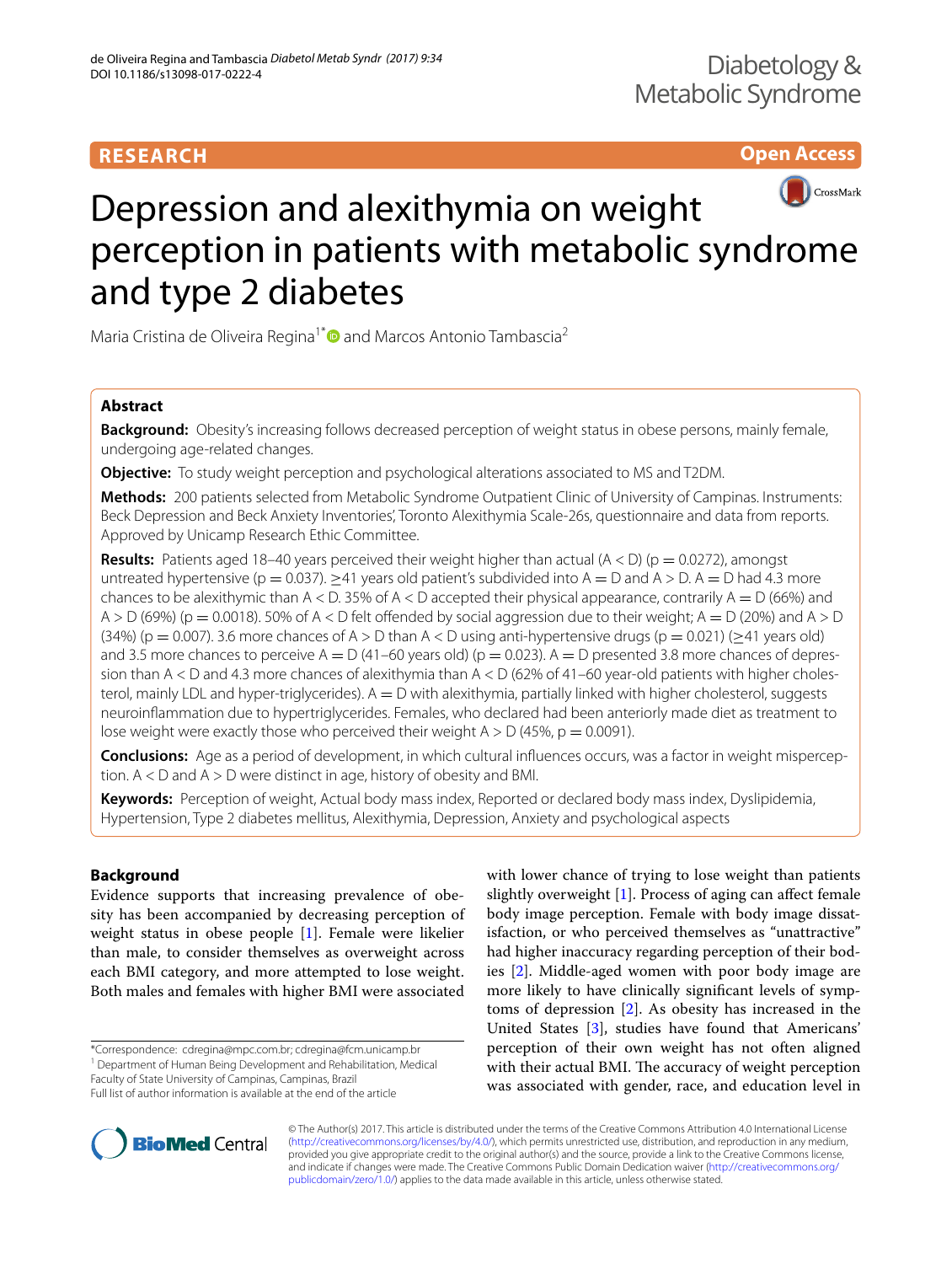a study regarding dissatisfaction among adolescents in 24 countries [\[4](#page-7-3)]. Body weight dissatisfaction was highly prevalent and more common in girls than boys were, if overweight than non-overweight adolescents and if older than young.

The number of type 2 diabetes mellitus (T2DM) is increasing in every country, especially in those with low and middle-income. T2DM has often found between ages 40–59 [[5\]](#page-7-4).

Metabolic syndrome (MetS) is a cluster of cardiometabolic risk factors that includes obesity, insulin resistance, dyslipidemia and hypertension [\[6](#page-7-5), [7\]](#page-7-6). MetS has been considered a pre-diabetes state  $[8]$  $[8]$ . It can be caused by genetic associations [\[9](#page-7-8)] and other factors as obesity, medications for anxiety, depression, psychoses, HIV, allergies, respiratory diseases and frequent exposure to high levels of cortisol in prolonged stress [[10\]](#page-7-9). Visceral obesity is a relevant factor  $[10]$ . The MetS has been recognized by the WHO and other important institutions such as: The National Cholesterol Education Program (NCEP), and The Adults Treatment Panel III (APTIII) [\[11](#page-7-10)].

Obesity, as important factor in MetS, increases the incidence to T2DM. Other factors as family history of diabetes, unhealthy or obesogenic diet, physical inactivity, increasing age, high blood pressure, ethnicity, impaired glucose tolerance, history of gestational diabetes and poor nutrition during pregnancy [\[5](#page-7-4)] can contribute to cause MetS.

A decline in complications has been associated with T2DM, but not in rates of amputation, stroke or endstage of renal disease [[12\]](#page-7-11). People who developed T2DM had presented increased glucose values and reduced insulin sensitivity 13 years before the diagnosis [[8\]](#page-7-7).

Aging is associated with increasing of total body weight and visceral adiposity [[12\]](#page-7-11). Despite BMI continues stable, percentage of fat tissue is higher with age [[13](#page-7-12)] and visceral adiposity linked to MetS. Prevention and weight control, in MetS patients, mainly in patients with T2DM, is very important due to the damages caused by the continuous state of pro-infammation [[6\]](#page-7-5). Overweight perception is a source to conduct patients to control those damages.

Alexithymia is the difficulty in identifying and describing feelings [[14](#page-7-13)], an alteration on emotional regulation  $[15]$  $[15]$ . It represents a deficit in cognitive processing of afection, which predisposes to several physical and psychiatric illnesses. Neurologically, the physiological motor expressive area is active, more than cognitive experiential domain of the system of emotional response [[16\]](#page-7-15). It has especially been linked with psychiatric and psychosomatic disorders [[16\]](#page-7-15) such as somatization [\[14](#page-7-13)], depression and anxiety [\[17–](#page-7-16)[21\]](#page-7-17). Alexithymia is elevated in people with both eating and drug-related disorders  $[22]$  $[22]$ . They have link with compulsive behavior disorders. It is described as the difficulty of identifying feelings in other people too, including main basic feelings [[17,](#page-7-16) [23](#page-7-19)–[32\]](#page-8-0). Studies regarding alexithymia have shown that patients with alexithymia present hypersensitivity to bodily sensations due to neural features, which are activated more on physiologic or motor expressive levels than on cognitive-domains of the emotional response system [[32\]](#page-8-0).

Depression-related biological alterations in the hypothalamic–pituitary–adrenal cortex axis, occurs due to subclinical infammation or as resultant of the sympathetic nervous system, were not relevantly linked to increased risk of diabetes [[33](#page-8-1)[–36](#page-8-2)]. A modestly bidirectional association between T2DM and depression [[37](#page-8-3)] was found in a meta-analyses of cohort studies. Other studies showed no conclusive bidirectional infuence between them [\[38](#page-8-4)].

Some studies pointed out the association of depression with pro-inflammatory markers or inflammatory states, demonstrating a link to immunological activity. Some of those infammatory markers are the same found in obese states [\[35](#page-8-5), [36](#page-8-2)].

Diabetes, as well as other chronic disorders, increases the risk of depression in equal dimension. The possibility of a faster cognitive decline due to T2DM exists as long as related to duration of the disease and to the glycemic control [\[37](#page-8-3)]. It was observed [\[39](#page-8-6)] that the brain, under higher BMI, is related to Alzheimer's disease [[39](#page-8-6)].

Few studies have been conducted regarding perception of obesity, MetS and alexithymia, mainly focusing on depression and anxiety, and showing types of weight perception. Probably because of pro-infammatory state, it is possible that obesity has a link with alexithymia. Alteration of perception in general can be afected by this factor. The eventual relationship between MetS and Alexithymia may probably be demonstrated. Certain health parameters that compound MetS can have association with both alexithymia and weight perception alterations. If the weight perception is afected, it is possible to establish tendencies considering the levels of obesity; and to establish the levels of alexithymia, mainly if alexithymia is, secondarily, linked to depression and/or anxiety. Demographic items, such as age and gender may also afect those associations.

## **Methods**

Sample: 200 patients was, randomly, selected from 800 patients attended per year, in Metabolic Syndrome Outpatient Clinic of the State University of Campinas (Brazil); they accepted to participate in the study using the Free and Informed Consented Form. Twenty of them were excluded because they did not adequately complete one or more of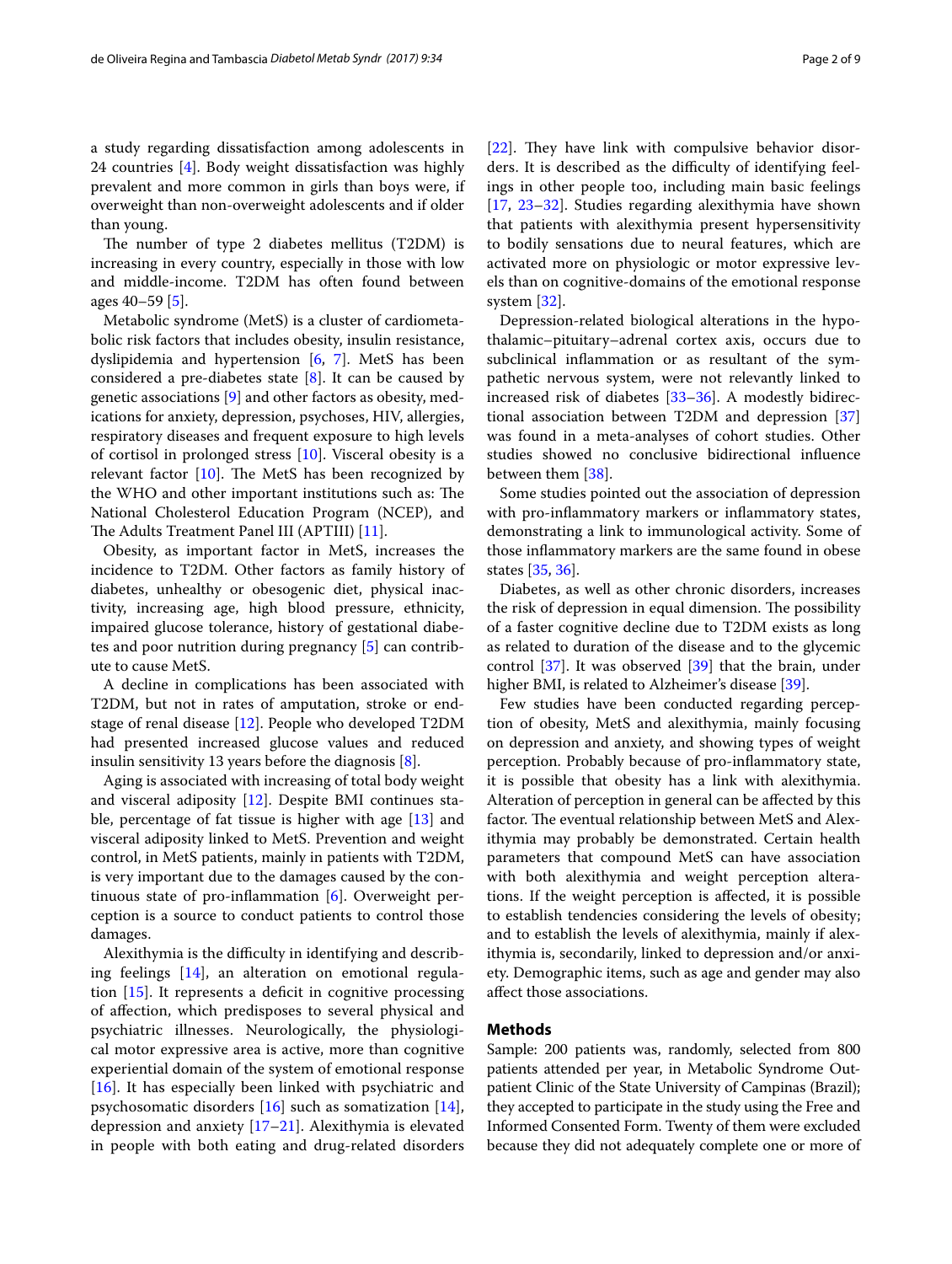the tests or the questionnaire; 10 were also excluded due to diseases which could be confounding factors. The Research Ethics Committee of the University of Campinas approved the study. The participants ranged from 18 to 71 years, both genders. It is a cross-sectional study. Instruments: a questionnaire with closed questions (socio-demographic items, attitudes and psychological aspects related to obesity), Beck Depression Inventory, Beck Anxiety Inventory and Toronto Alexithymia Scale-26 and data from reports concerning control of metabolic disorder. Diagnosis of type 2 diabetes mellitus was considered if fasting plasma glucose was higher than 126 mg/dl; or if there was use of medication for them. Classifcation of obesity was based on body mass index that is calculated by the formula: weight/height 2 and considered as follows: between 25 and 30 as overweight, 30 and 35 as obesity grade I, 35 and 40 as obesity grade II and more than 40 as severe obesity or grade III. Statistics: Fisher test to study the prevalence and Chi Square for correlations among variables and study of prevalence; Multiple Linear Regression and Multiple Correspondence Factor Analyses in order to analyze co-variance and the chance that they happen together.

#### **Results**

## **Demographic aspects**

Weight perception presented a diferential between 18 and 40 years old patients: actual BMI > declared BMI  $(A > D)$  (18%) and Actual BMI < declared BMI  $(A < D)$ (39%). Married was prevalent amongst patients who perceived their weight  $A > D$ ;  $A < D$  amongst unmarried was prevalent among  $A < D$  patients (see Table [1\)](#page-3-0). Formal education was not signifcant in all types of weight perception.

In male gender there was particularities to incorrectly perceive weight (BMI):  $A > D = 35\%$  and  $A < D = 15\%$ . In  $A < D$ , females were prevalent: fewer male patients perceiving their weight  $A < D$ . According to multiple correspondence analyses test, male patients presented certain features (55%): they did not make any treatments for weight loss, were  $\geq$ BMI III; they disapproved their own physical appearance (possibly they were not able to transform their non-acceptance into actions to ameliorate appearance), did not feel upset due to their disease (denying mechanism), diet or medical treatment. They also declared not having difficulty to expose their sentiments, however had alexithymia and severe or moderate depression and anxiety.

### **Hypertension, dyslipidemia and weight perception**

Hypertension could result of (or from) hyperinsulinemia induced by obesity and/or T2DM and other factors. Systolic pressure were diferent between patients aged  $\leq 40$  years old (higher) and 41–60 years old (lower); and  $\geq 61$  years old (higher) (0.026). Literature evaluates diferently the ideal level of systolic blood pressure, considering age. [[39,](#page-8-6) [40](#page-8-7)]. Higher diastolic pressure was in aged  $\leq 40$  years old. Hypertension, prevalent in  $\leq 40$  years old, possibly was initial efect of lesser sensibility of insulin and inadequate eating habits; in patients aged  $\geq 61$  years old, probably was result of a longer history of obesity and worse management of insulin prescribed.

A < D was present in hypertension without use of antihypertensive, in patients with  $\leq 40$  years old; while use of anti-hypertensive was linked with  $A > D$  or  $A = D$ . It means that anti-hypertensive did not infuence weight perceptions in  $A = D$ . Some factor associated to hypertension can be linked with  $A > D$ .

Patients who were not making use of anti-hypertensive drugs and perceived their weight  $A < D$  were statistically signifcant (see Table [1\)](#page-3-0). Patients using anti-hypertensive presented 3.6 more chances of  $A > D$  than  $A < D$  or 3.5 more chances to perceive  $A = D$  than  $A < D$ . It was not studied how frequently and correctly anti-hypertensive drug were used by them or how accessible for patients it was. In  $A = D$  the use of anti-hypertensive did not affect weight perception. Then  $A > D$  could be more affected by anti-hypertensive probably due to wrong way to use it, even though correct prescription and orientation.

In patients who perceived  $A > D$ : 46% were not previously submitted to diet to lose weight ( $p = 0.0091$ ), which is in agreement with literature. It was observed in male gender in multiple correspondence analysis test. The lack of diet could have contributed to less results, suggesting worse posture toward own health. If irregular access of antihypertensives, or uncorrected use by patients, the hypertension could not be controlled.

Non-treated hypertension suggests that alexithymia could be secondary to hypertension, explaining partially the misperception in this age interval  $(\leq 40)$ . Depression and use of anti-hypertensive among  $A = D$  did not seem to interfere in weight perceiving. It might express levels of pro-infammatory state. Depression itself can represent psychological elaboration of the own health state. The dimension of weight misperception in male who presented alexithymia, severe or moderate depression, and/or anxiety, was relevant in  $A > D$ , despite also present in female. Age and level of BMI (higher) seems linked with them.

 $A = D$  presented higher LDL (133 mg/dl),  $A > D$  higher total cholesterol (205 mg/dl) and hypertriglycerides (323 mg/dl). Neuro-infammation could be linked with  $A > D$ .

## **History of obesity, body mass index and weight perceptions**

18% declared obesity during infancy in  $A = D$ , but 33% in  $A > D$  and 40% in  $A < D$  too; and obesity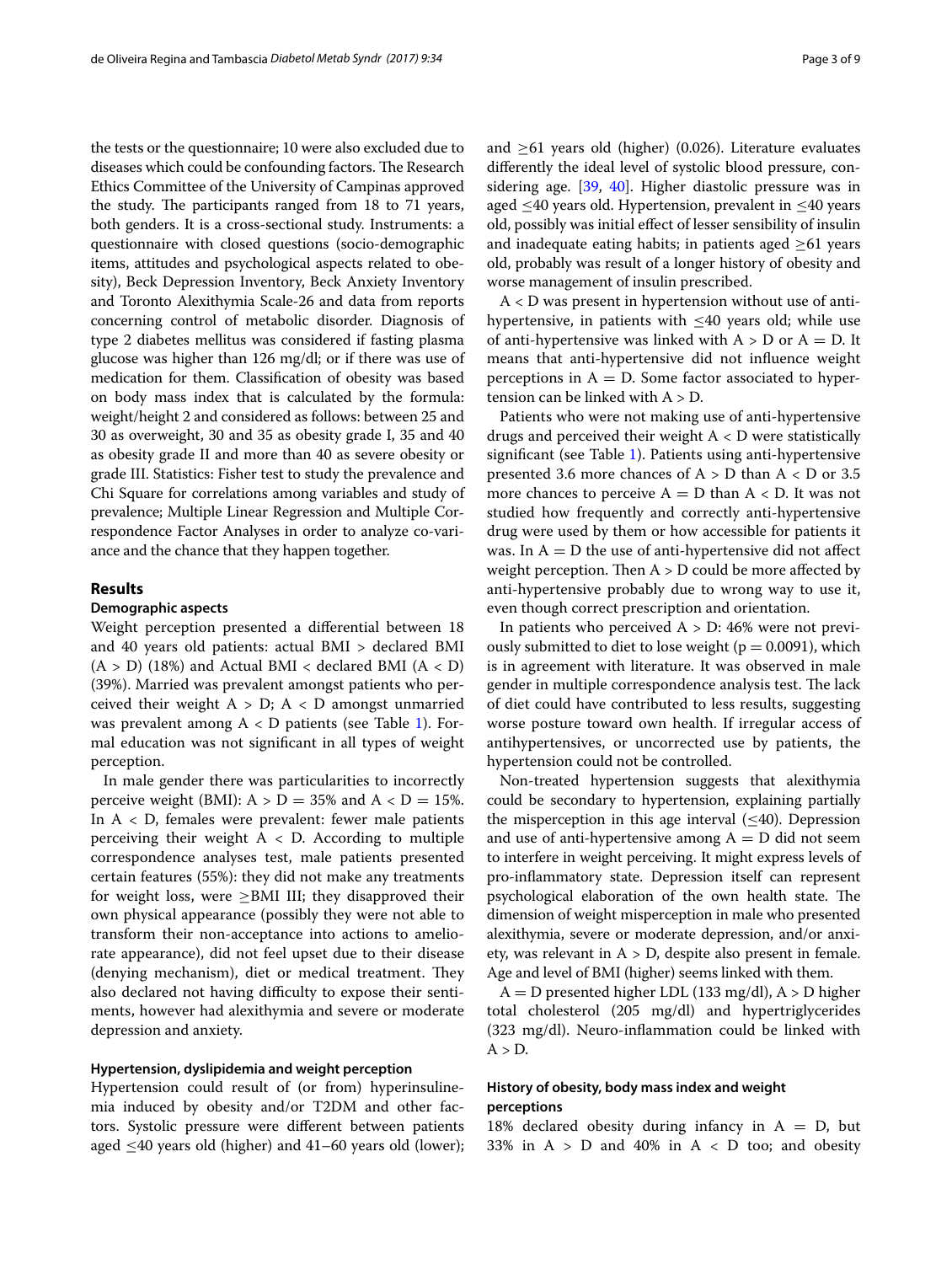|                                                          | $A = D$                                        | A > D                        | A < D                                        | <b>Total</b>                                 | p value         |
|----------------------------------------------------------|------------------------------------------------|------------------------------|----------------------------------------------|----------------------------------------------|-----------------|
| Gender                                                   |                                                |                              |                                              |                                              | 0.0874          |
| Female                                                   | 39 (74%)                                       | 36 (65%)                     | 39 (85%)                                     | 114 (74%)                                    |                 |
| Male                                                     | 14 (26%)                                       | 19 (35%)                     | 7 (15%)                                      | 40 (26%)                                     |                 |
| Total                                                    | 53 (34%)                                       | 55 (36%)                     | 46 (30%)                                     | 154 (100%)                                   |                 |
| Civil state                                              |                                                |                              |                                              |                                              | 0.0657          |
| Married                                                  | 30 (57%)                                       | 40 (73%)                     | 23 (51%)                                     | 93 (61%)                                     |                 |
| Not married                                              | 23 (43%)                                       | 15 (27%)                     | 22 (49%)                                     | 60 (39%)                                     |                 |
| Total                                                    | 53 (35%)                                       | 55 (36%)                     | 45 (29%)                                     | 153 (100%)                                   |                 |
| Age intervals                                            |                                                |                              |                                              |                                              | 0.0272          |
| 18-40 years old                                          | 12 (23%)                                       | 10 (18%)                     | 18 (39%)                                     | 40 (26. %)                                   |                 |
| 41-60 years old                                          | 32 (62%)                                       | 34 (62%)                     | 27 (59%)                                     | 93 (61%)                                     |                 |
| $\geq$ 61 years old                                      | 8 (16%)                                        | 11 (20%)                     | 1(2%)                                        | 20 (13%)                                     |                 |
| Total                                                    | 52 (34%)                                       | 55 (36%)                     | 46 (30%)                                     | 153 (100%)                                   |                 |
| Anti-hypertensive                                        |                                                |                              |                                              |                                              | 0.0372          |
| No                                                       | 37 (70%)                                       | 39 (69.6%)                   | 41 (89%)                                     | 117 (75%)                                    |                 |
| Yes                                                      | 16 (30%)                                       | 17 (30%)                     | $5(11\%)$                                    | 38 (24.5%)                                   |                 |
| $A > D \times A < D$ (with anti-hypertensive)<br>$A = D$ | odds ratio = $3.574$<br>odds ratio $=$ 3.546   |                              | $p = 0.0219$<br>$p = 0.0239$                 |                                              |                 |
| Anti-depression                                          |                                                |                              |                                              |                                              | 0.3246          |
| No                                                       | 47 (89%)                                       | 47 (84%)                     | 43 (93%)                                     | 137 (88%)                                    |                 |
| Yes                                                      | 6 (11%)                                        | 9(16%)                       | 3(7%)                                        | 18 (12%)                                     |                 |
| Body mass index                                          |                                                |                              |                                              |                                              |                 |
|                                                          | 6(21.4%)                                       | $0(0.0\%)$                   | 22 (78.6%)                                   | 28 (100%)                                    | < 0.0001        |
| $\begin{array}{c} \hline \end{array}$                    | 28 (41.2%)                                     | 16 (23.5%)                   | 24 (35.3%)                                   | 68 (100%)                                    |                 |
| $\mathbb{H}$                                             | $0(0.0\%)$                                     | 40 (67.8%)                   | 19 (32.2%)                                   | 59 (100%)                                    |                 |
| Beck depression inventory                                |                                                |                              |                                              |                                              | 0.0499          |
| Low level                                                | 33 (70%)                                       | 36 (71%)                     | 36 (90%)                                     | 105 (76%)                                    |                 |
| Moderate/severe                                          | 14 (30%)                                       | 15 (29%)                     | 4 (10%)                                      | 33 (24%)                                     |                 |
| Total                                                    | 47                                             | 51                           | 40                                           | 138 (100%)                                   |                 |
| Moderate or severe depression                            | $A > D \times A < D$<br>$A = D \times A \le D$ | $p = 0.0337$<br>$p = 0.0297$ |                                              | odds ratio = $3.648$<br>odds ratio = $3.817$ |                 |
| Toronto Alexithymia Scale-26                             |                                                |                              |                                              |                                              | 0.0161 (Fisher) |
| No                                                       | 1(2%)                                          | 2(4%)                        | 6 (16%)                                      | 9(7%)                                        |                 |
| Probable alexithymia                                     | 8 (17%)                                        | 13 (25%)                     | 13(34%)                                      | 34 (25%)                                     |                 |
| Alexithymia                                              | 39 (81%)                                       | 37 (71%)                     | 19 (50%)                                     | 95 (69%)                                     |                 |
| Total                                                    | 48                                             | 52                           | 38                                           | 138 (100%)                                   |                 |
| Alexithymia/BMI actual $\times$ BMI declared             | $A > D \times A < D$<br>$A = D \times A \le D$ | $p = 0.0368$<br>$p = 0.0029$ | odds ratio = $2.533$<br>odds ratio = $4.333$ |                                              |                 |

<span id="page-3-0"></span>**Table 1 Diferences between actual body mass index (A) − declared body mass index (D)**

<sup>a</sup> Anxiety measured by Beck Anxiety Inventory did not present statical significance according to Chi square test: p = 0.1497; it was observed only the following diference, comparing on their actual BMI and their declared BMI (A < D): minimal level of anxiety 68% and moderate or high level of anxiety 32%

<sup>b</sup> Prevalence of probable alexithymia (38%) was among patients who did not use anti-hypertensive medication and did not have controlled hypertension. Prevalence (86%) of alexithymia among patients with controlled hypertension and used anti-hypertensive medication ( $p = 0.069$ )

during adolescence: 33%, 52% and 48% respectively. 90% of  $A = D$  declared obesity in adulthood, more than  $A > D$ (73%). Obesity in  $A = D$  seems later acquired, in middleage, than in  $A > D$  and  $A < D$ .

BMI: A < D prevalent in 79% of patients with BMII I and  $A > D$  in 68% of BMI III.

Differences statically significant ( $p \leq 0.0001$ ) were in types of weight perception considering levels of actual

A > D could result of structural brain alteration in perception area, designed or not by cultural body size pattern. Such alteration seems opposite to misperception in anorexic patients:  $A > D$  patients probably did not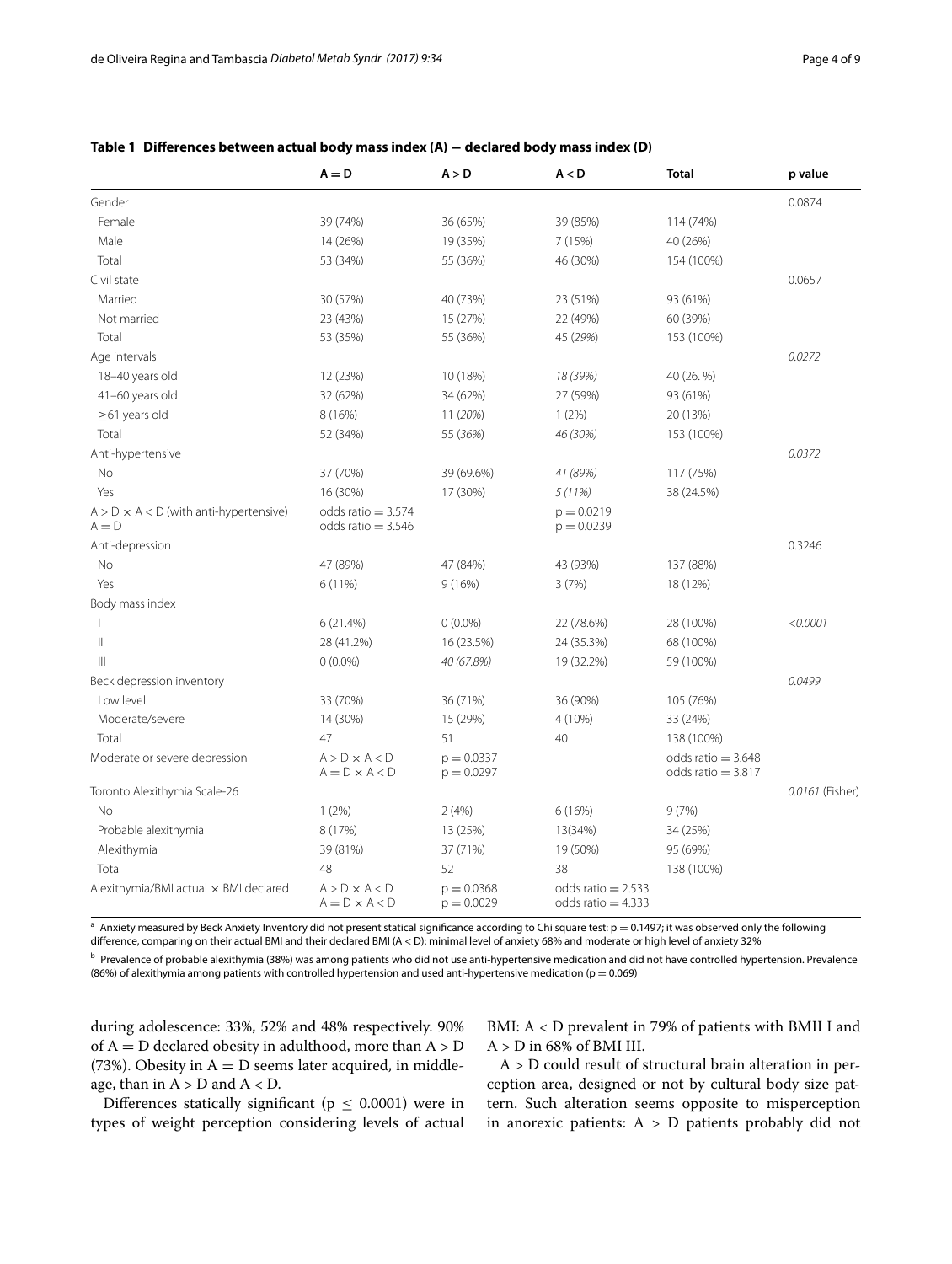perceive promptly their gain of weight, alterations in body size, despite changing due to plus weight. If linked with BMI III could be deleterious efect in brain, possibly related to difficulties in recognizing satiety such as compulsive behavior.

 $A = D$ , without weight perception alterations, was prevalent in BMI II. A < D associated to BMI I, seems a misperception did no related to structural brain alterations. Probably  $A < D$ , influenced by hypertension non treated, can sufer any temporary damage in such area.

#### **Psychological aspects and types of weight perception**

Higher levels of depression were prevalent in patients who perceived  $A = D$  and  $A > D$ . Minimal levels of depression were prevalent in patients  $A < D$  ( $p = 0.049$ ). Depression in both cases ( $A = D$  and  $A > D$ ) can result of pro-infammatory state of those patients, stressor events in their lives, or their awareness regarding their poor health. Since BMI I (minimal levels), but clearly  $\geq$  BMI II, pro-infammatory signs seems producing efects as depression.

35% of A < D accepted their physical appearance, contrarily of A = D (66%) and A > D (69%) (p = 0.0018). A < D seems genuinely a perception alteration, probably not as a result of a self-censure.  $50\%$  of  $A < D$  felt offended by social aggression about their weight;  $A = D$  (20%) and  $A > D$  $(34%)$  ( $p = 0.007$ ). The elevated percentage of patients who feeling target of social aggression in  $A < D$ , compared with the acceptation of their own appearance, could signalize denying (psychological mechanism): the censure remained "outside", but denied by themselves. 69% of  $A < D$  was unsatisfed with themselves due to their disease (48% of A = D; 42% of A > D) ( $p = 0.027$ ). As they were predominately BMI I and youngest, being portable of a disease could seem to them less acceptable. 74% of  $A < D$  felt unsatisfied with themselves because their obesity;  $A = D$ (51%) and  $A > D$  (54%) ( $p = 0.068$ ). Despite  $A < D$  expressing highly unsatisfed with these items they were less affected by depression. The lesser was their dissatisfaction, in patients who presented  $A = D$  or  $A > D$ , the greater was their depression: as  $A = D$  could be psychological elaboration, but  $A > D$  probably linked with culpability, or damage in weight perception due to neuro-infammation. Higher BMI and age, likely lesser the faith to achieve better results due to aging. Crescent the BMI, higher could be the conformism and lower the feeling to be able to fght against of obesity's growing.  $A > D$  could be affected by emotional eating. They felt dissatisfaction with their obesity, more than  $A = D$  whose obesity seems recent than in  $A > D$ . BMI III if earlier linked with emotional eating, could after be intensifed by cited brain damage.

A > D associated with BMI III, seems higher afected by pro-inflammatory effects.  $A > D$  linked with depression, BMI III and use of anti-hypertensive could be associated to irregular behavior regarding health, mainly males, who did not make diet, physical activity and treatments. If BMI III patients were greater emotionally immature their adherence to health habits could be compromised.

 $A = D$  was associated with BMI II and presented depression-related. This depression could be less associated with culpability, considering the accurate weight perception evolved. It can be related to a psychological elaboration process regarding their awareness of BMI, difficulties related to treatment, diet, aging and others aspects. It seems related to their health state and efect of their pro-infammatory process which could reinforce levels of depression. Other sources of stress were not studied to explain prevalence of depression in BMI II. However, among female, climacteric and menopause can be linked with. They also used anti-hypertensive medication. It did not interfere in their weight perception. These patients could have regular attitude regarding the anti-hypertensive medication, following correctly instructions.

Patients who perceived  $A > D$  exhibited 3.6 more chances to present moderate or severe depression than  $A < D$ .  $A = D$  demonstrated 3.8 more chances to present moderate or severe depression than  $A < D$ . It is possible that in  $A = D$ , middle-age with their hormonal alterations, mainly amongst female, and initial stage of treatment's against obesity due to recent acquisition of obesity, elevated the chances of depression-related to pro-infammation. Gain of weight in middle-age could be culturally tolerated due to expectations about aging.

The higher the BMI,  $A > D$  was the prevalent type of perception. The lesser the BMI,  $A < D$  was the type; intermediate BMI,  $A = D$ . Despite  $A > D$  could be a type of perception refecting structural brain alterations, it seems that pro-infammation and depression-related were strongest associated to  $A > D$  such as bias in perceiving weight, reinforcing it as vicious circle.  $A < D$ , if not enough afected by pro-infammation, presented a minimal depression. Since middle-age, and among BMI II and BMI III patients, depression was present in similar level.

Probable alexithymic patients were prevalent among  $A < D$  as a frontier (34%). It was present among in  $A > D$ (29%) and  $A = D(17%)$ . Probable alexithymia and minimal levels of depression could be, beside non controlled hypertension, symptom of initial damages caused by obesity. The higher was the obesity expressed by BMI, the lesser was the presence of probable alexithymia. The distribution of probable alexithymia was opposite to the way to perceive weight:  $A < D$  (34%) and  $A > D$  (29%).

A < D, due to interval of age, could result of more rigorous expectations to deal with obesity and weight control, suggesting intern demand induced by external cues.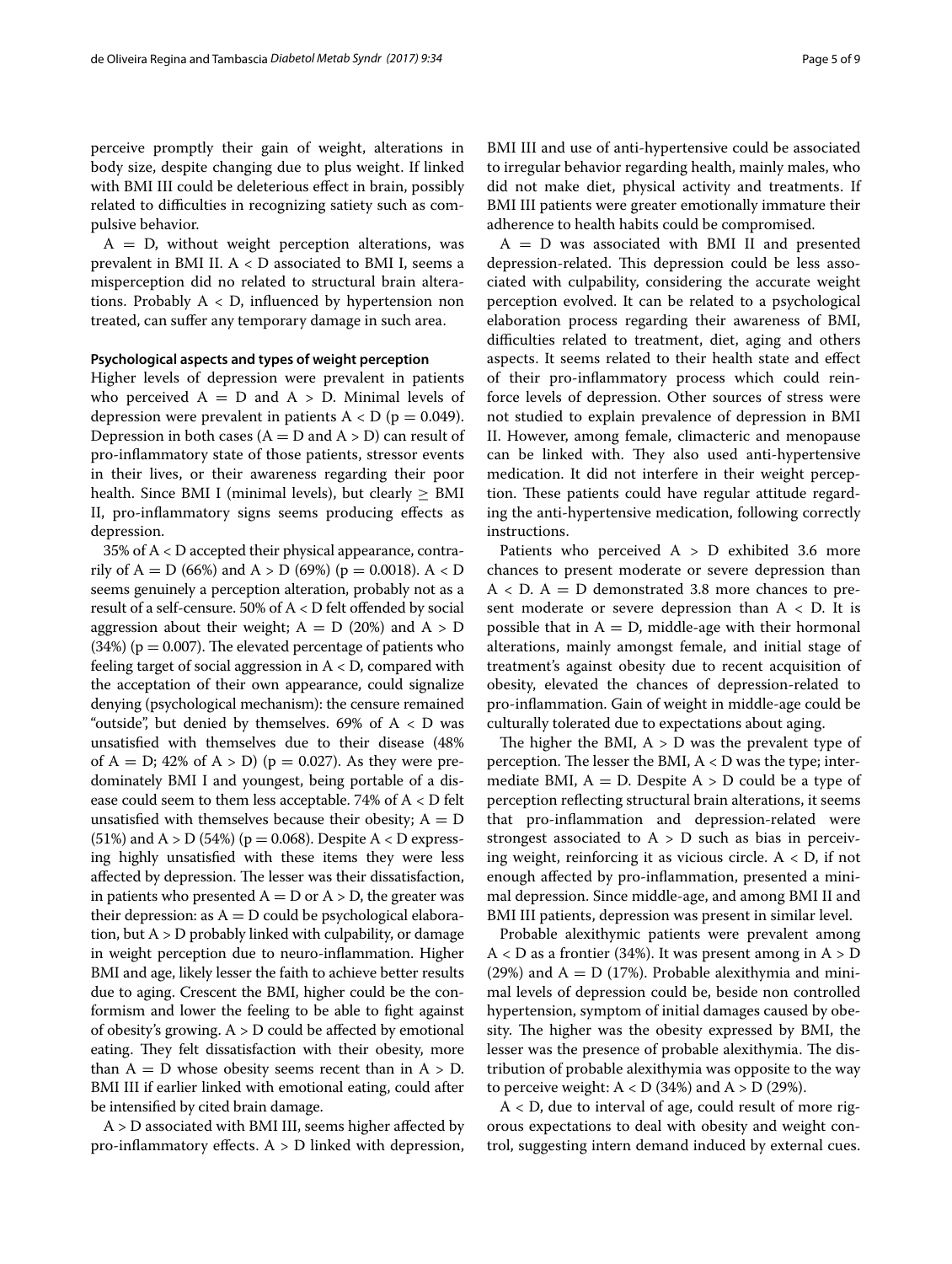$A > D$  likely express, despite probable irregular use of anti-hypertensive and failed access to this medication, unstable attitude regarding treatment.  $A > D$  showed lesser patients earlier evolved in diet, during life, than  $A < D$  and  $A = D$  ( $p = 0.0091$ ). It suggests worse attitude regarding eating, health and weight, lesser motivation or more negligence with health-items.

Patients who perceived their weight as  $A < D$  prevalently showed lower level of depression and less alexithymia (50%) compared with  $A > D$  and  $A = D$  (see Table [1](#page-3-0)). In  $A > D$ , alexithymia seems secondarily associated with depression.

Alexithymia, associated to BMI III and depression, seems susceptible to infuences of brain alterations (amygdala, cingular gyrus and linked areas) already present. Imprecise perception of patients regarding items in general, including obesity, and diferent reaction in dealing with visual food stimulation can be linked with. Cognitive damages due to aging, low level of formal education and lack of information to behave correctly toward health, could still be associated.

Congruently the "pure" alexithymic (did not linked with depression or anxiety or both) was prevalent between  $A < D$  weight perception (43%). The Alexithymia associated with depression and/or anxiety was prevalent in those who perceived the weight  $A > D$  (22%). (see Table [1\)](#page-3-0). The disapproval of their own appearance was present in those who perceived their weight as  $A > D$  $(p = 0.0018)$  (a feature in male subjects). There was 2.5 more chances of alexithymia in  $A > D$  than  $A < D$ . Alexithymia was specially related to  $A > D$ , but  $A > D$  was strongly related to depression, mainly among BMI III. Their misperception is accompanied by lesser comprehension of their own feelings; part of them disapproved their appearance. If they did not be able to control factors as weight, it can signalize less adherence to treatments, which was indicated by males.

In  $A < D$ , the influence of depression was minimal, and the infuence of alexithymia was lower than among other types of weight perception, if aged  $\leq 40$  years old. BMI I was prevalent between  $A < D$ .  $A < D$  was associated to hypertension, not treated by anti-hypertensive  $(p = 0.037)$ . Alexithymia, if present amongst them, seems to be "pure" alexithymia (not associated with depression and anxiety). Whether there was less expressive effects of pro-inflammation, in  $A < D$  proinfammation, eventually neuro-infammation, seems more relevant for alexithymia than depression.

Being  $\leq 40$  years old patients seems more relevant, beside civil state in lower level, refecting developmental and cultural period of infuence, with specifc exigencies as: being "attractive" to achieve a partner, to obtain a stable profession and an occupational performance. If married the partner perception of weight can infuencing self-image. Amongst non-married more stress, more lack of confdence in themselves and less skills to establish signifcant attachment could be evolved.

In  $A = D$  the differences in presence of obesity during infancy, adolescence and adulthood were more distinct: 6, 11 and 31% respectively. The differences of obesity at each period of development was less distinguishable in  $A > D$  (11, 18 and 25%), and in  $A < D$  (13, 15 and 27%). In  $A = D$  the presence of obesity since adulthood is higher than in other period of life-course. In  $A > D$  and  $A < D$ it was not greatly the diference between them in each period.  $A = D$  indicated less presence of obesity during infancy, while  $A > D$  and  $A < D$  were similar at this point.

In summary, 3 types of weight perception present distinguishable differences:  $A > D$ ,  $A = D$  and  $A < D$ .  $A < D$ seems related to better self-control (BMI I) despite presence of obesity during infancy and adolescence.  $A > D$  seems reflecting lesser self controlled patients, with lesser diet during infancy and adolescence: possibly lack of model to better control their eating habits or lack of limits on food intake along life.  $A = D$  presented as main features: 3.8 more chances of depression than  $A < D$  (unhealthy state, beginning of treatment, probable elaboration of their disease and psychological state) and 4.3 more chances of alexithymia than  $A < D$  (62% of 41–60 year-old patients; many presented higher cholesterol, mainly LDL and hypertriglycerides; probably hormonal changes in female patients).  $A = D$  with alexithymia seems partially linked with higher cholesterol, indicating neuroinfammation due to hypertriglycerides. In middle age cognitive damages can initiate due to many factors: alexithymia could be expression of their unhealthy state. It did not induce patients to body image alteration.

The features of the patients who perceived  $A < D$  were: 89% did not use anti-hypertensive; 90% presented minimal depression; 50% were alexithymic and 34% presented probable alexithymia. Hypertension can infuence alexithymia on  $A < D$ . The prevalence of probable alexithymia (38%) was in patients who did not use anti-hypertensive medication (uncontrolled hypertension). It can be observed prevalence (86%) of alexithymia among patients with controlled hypertension who used anti-hypertensive medication ( $p = 0.069$ ). This difference, not statically significant, indicated an aspect in  $A > D$ : possible structural alteration.

 $A < D$  can be resultant of patients with greater aware regarding their actual health state: 74% declared to be unsatisfied with their weight ( $p = 0.068$ ); 69% with their disease ( $p = 0.027$ ). Youngest the patients, greater was their dissatisfaction with weight and disease.

A > D presented 3.6 more chances of moderate or severe depression (higher among males as already cited). Their depression here seems not accompanied by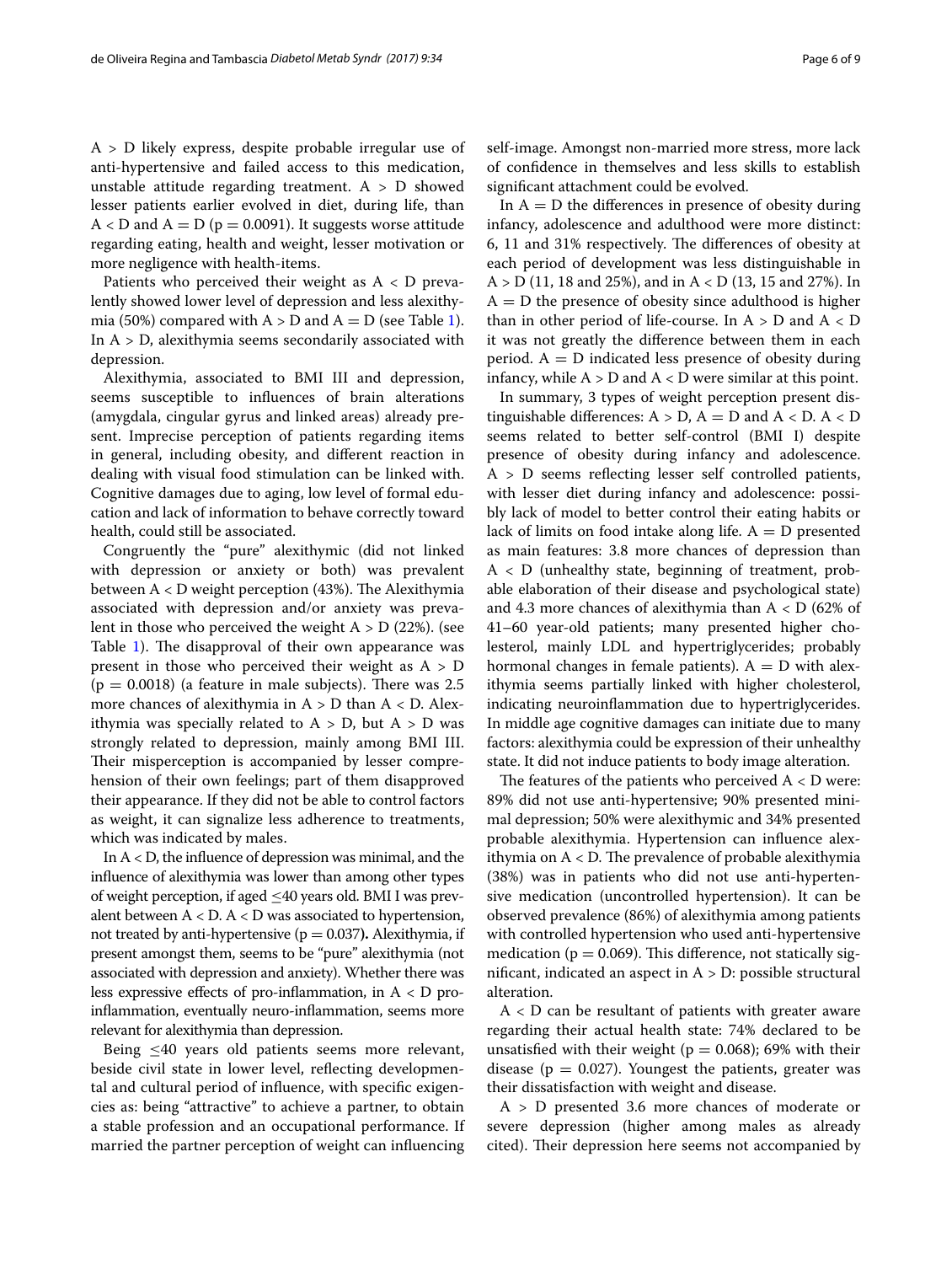Females, who declared had been anteriorly made diet as treatment to lose weight were exactly those who perceived their weight  $A > D$  (45%,  $p = 0.0091$ ). Opposite attitude compared on male  $A > D$ .

Comparing on the patients who declared had been overweight during infancy one observed that  $A > D$ (33%) were different of those who perceived  $A = D(18%)$  $(p = 0.073)$  and since adulthood  $(p = 0.009)$  period in which  $A = D$  was higher (90%) than  $A > D$  (73%), and  $A < D$  (86%). Even though not expressively, it can be observed that  $A = D$  and  $A < D$  were, in that case, more similar than  $A > D$ .

Higher was depression and alexithymia, crescent was the BMI.  $A > D$  seems expressing earlier beginning of obesity in life-course without diet, which explains more pro-infammatory efects in psychological aspects and less diet during life.  $A \lt D$  express anterior starting of overweight than  $A = D$ , but both made treatments against obesity "earlier" ( $p = 0.0091$ ).

If alexithymia is structural it partially explains less adherence to weight control and other items related to treatment. If associated to depression, it can be caused by pro-infammation due to higher BMI (III) and their consequences. If it is an efect that did not contribute to the best comprehension of their won feelings and perception of weight, it can promote less adherence to diet and other treatments. If not structural, alexithymia seems an efect lack of model in general, beside lack of model to eating-control. It could also occur regarding feelings interpretation.

## **Conclusions**

Age, gender and civil state, in this sequence, presented descending order, in relevance, for weight perception. Males with alexithymia and severe or moderate depression and anxiety, but also females, presented fewer tendencies to correctly perceive weight.  $A = D$  presented lesser obesity during infancy and adolescence, explaining partially the lack of misperception between them.

Patients between 18 and 40 years old perceived with higher disapproving their weight, congruently with cultural and social demands of their life, but it seems with covert culpability among (or in) patients who "accepted" their appearance. Hypertension not treated could explain partially the alteration of perception achieved among them:  $A < D$ . The youngest the patient, the lesser was the actual BMI compared to the declared BMI; but younger was the patient, the greater their vulnerability to a pattern, contributing to this misperception.

It seems that the lower the acceptance of their own image the lower the admittance of reality, expressed by  $A > D$ , which seems present in patients with precocious beginning of overweight.  $A > D$  was linked with alexithymia, moderate or severe depression, BMI III and less diet anteriorly made during their lives if BMI III. Middle age or older were prevalent.

 $A < D$  and  $A > D$  were linked with higher presence of obesity during infancy and adolescence.  $A < D$  (BMI I) seems associated with better self-control than  $A > D$ (BMI III).  $A > D$  could be related to lack of model for self-control to eating, to interpret their feelings and body state, congruently with presence of alexithymia. Due to BMI III damages in satiety could be associated. Adolescence seems a crucial period in A > D.

Patients with Alexithymia who had  $A < D$  were less prevalent than patients with Alexithymia with  $A = D$ or  $A > D$ . Patients who perceived  $A = D$  seems realistic regarding weight due to their "recent" discovered of obesity.  $A < D$ , among youngest patients, presented more aware about their state, expressing higher dissatisfaction with their weight, appearance and disease. Their overweight began earlier in age than  $A = D$ , but not  $A > D$ . The higher was the BMI, the higher the levels of anxiety, depression and alexithymia in this sample.

One limitation of the present study is the size of the sample. Limits of the laboratories to present results sooner regarding cholesterol, LDL, triglycerides, HDL, glycemia and glycolysed hemoglobin, available in reports (1 month before, or later, the tests and questionnaire applied).

#### **Abbreviations**

 $A = D$ : actual BMI = declared BMI:  $A > D$ : actual BMI > declared BMI:  $A < D$ : actual BMI < declared BMI.

#### **Authors' contributions**

We declared that the research was conceived by MCOR. Both authors, in agreement, decided regarding the fnal design, instruments and procedure to collect the data. MCOR collected the data (with patients and in their reports), built the data set which allowed made the statical analysis. The statistical reports were made by Felipe Nascimento and mainly Cleide Aparecida Moreira Silva. The data analysis when necessary were discussed by both authors that agreed with the possible data interpretations. The article was written by MCOR and revised by MAT concerning their matter mainly when related to medical information. The english revision was made by Ana Carola Echelar Mohamed, Maria Emilia Rossi and Etna Macario in diferent phases in processing the article. The fnal form of article was discussed by both which in agreement submitted it to Diabetology & Metabolic Syndrome. Both authors read and approved the fnal manuscript.

#### **Author details**

<sup>1</sup> Department of Human Being Development and Rehabilitation, Medical Faculty of State University of Campinas, Campinas, Brazil. <sup>2</sup> Department of Internal Medicine, Endocrinology Metabolic Syndrome and Diabetes, Medical Faculty of State University of Campinas, Campinas, Brazil.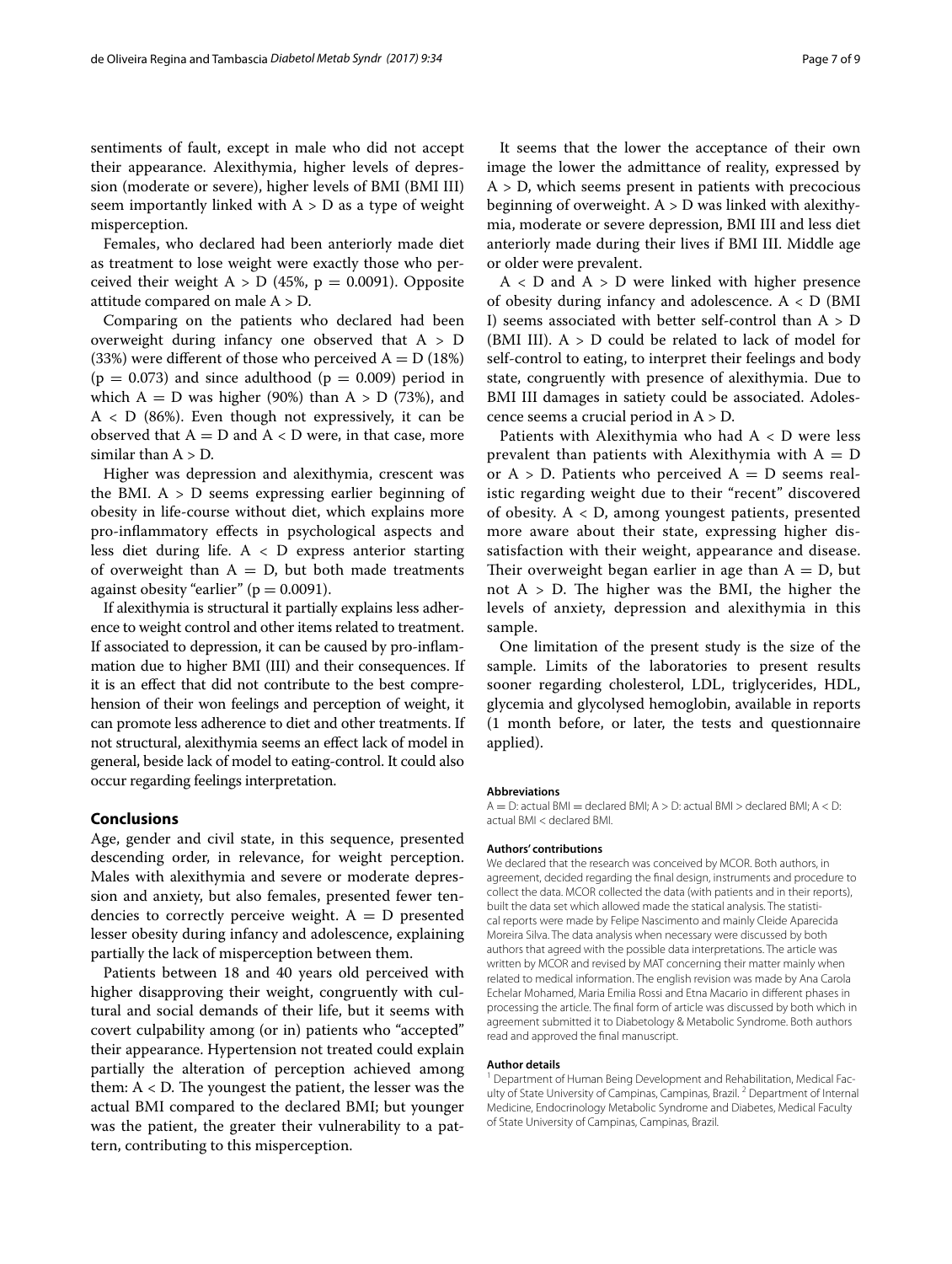#### **Acknowledgements**

Even though he doesn't belong to the area of the present research, the main acknowledgments necessarily is for Newton Luz Regina (in Memorian) whose life was completely dedicated to his family. He passed away during the article processing. His model of life and motivation to live were essential to conclude it.

Other important acknowledgment is for Sonia Muniz de Resende, psychoanalyst, and member of Unicamp, whose recommendations were essential to direct me to the present area, in which the research and article were made.

Ricardo Zollner, member of Unicamp, who believed in the project based on which the research was fnally conceived. And Cleide Aparecida Moreira Silva whose statical analysis were essential to this research.

#### **Competing interests**

We declared there are not fnancial competing interests related to the authors of the present article: neither regarding to funding nor related to employment or personal fnancial interest.

We also declared there are not fnancial competing interests related to the present article: neither concerning to unpaid membership in a government or non-governmental organization or unpaid membership in an advocacy or lobbying organization nor related to unpaid advisory position in a commercial organization, writing or consulting for an educational company or acting as an expert witness.

#### **Consent for publication**

We declare our consent for publication of the manuscript entitled "Depression and alexithymia on weight perception in patients with metabolic syndrome and type 2 diabetes", which was revised by the Editorial of Diabetology & Metabolic Syndrome accepted by the reviewer. We agree with the recommendations made by the reviewer.

We declare our agreement with the official terms prescribed by "Diabetology & Metabolic Syndrome" for manuscript resulting from research, including all terms regarding our rights.

#### **Funding**

We declared that the present research not received subvention or any funding from elsewhere source, private or public.

#### **Publisher's Note**

Springer Nature remains neutral with regard to jurisdictional claims in published maps and institutional afliations.

#### Received: 13 April 2016 Accepted: 2 April 2017 Published online: 12 May 2017

#### **References**

- <span id="page-7-0"></span>1. Lemon SC, Rosal MC, Zapka J, Bor A, Andersen V. Contributions of weight perceptions to weight loss attempts: diferences by body mass index and gender. Body Image. 2009;6(2):90–6.
- <span id="page-7-1"></span>2. Jackson K, Janssen I, Appelhans B, Kazlauskaite R, Karavolos K, Dugan S, Avery E, Shipp-Johnson K, Powell L, Kravitz H. Body image satisfaction and depression in midlife women: the Study of Women's Health Across the Nation (SWAN). Arch Women's Mental Health. 2014;17(3):177–87.
- <span id="page-7-2"></span>3. Squiers L, Renaud J, McCromack L, Tzeng J, Bann C, Willinas P. How accurate are American's perception of their own weight? J Health Commun. 2014;19(7):795–812.
- <span id="page-7-3"></span>4. Al Sabbah H, Vereecken CA, Elgar FJ, Nansel T, Aasvee K, Abdeen Z, Ojala K, Ahluwalia N, Maes L. Body weight dissatisfaction and communication with parents among adolescents in 24 countries: international crosssectional survey. BMC Public Health. 2009;9:52–62.
- <span id="page-7-4"></span>5. International Diabetes Federation; 2014. [http://www.idf.org.](http://www.idf.org) Accessed March 2014.
- <span id="page-7-5"></span>6. Roberts C, Havener A, Barnard J. Metabolic syndrome and insulin resistance: underlying causes and modifcation by exercise training. Compr Physiol. 2013;3(1):1–58.
- <span id="page-7-7"></span><span id="page-7-6"></span>8. Tabák A, Herder C, Rathmann W, Brunner E, Kivimäki M. Prediabetes: a high-risk state for diabetes development. Lancet. 2012;379(9833):2279–90.
- <span id="page-7-8"></span>9. Keramati AR, Fathzadeh M, Go GW, Singh R, Choi M, Faramarzi S, Mane S, Kasaei M, Sarajzadeh-Fard K, Hwa J, Kidd KK, Bigi MB, Malezadeh R, Hosseinian A, Babaei M, Lifton R, Mani A. A form of the metabolic syndrome associated with mutations in DYRK1B. N Engl J Med. 2014;370(20):1909–19.
- <span id="page-7-9"></span>10. Lyra R, Cavalcanti N. Diabetes mellitus. 2nd ed; 2009. p. 117–24.
- <span id="page-7-10"></span>11. Techernof A, Després JP. Pathophysiology of human visceral obesity: an update. Pshysiol Rev. 2013;93(1):359–404.
- <span id="page-7-11"></span>12. Gregg EW, Li Y, Wang J, Burrows NR, Ali MK, Rolka D, Williams DE, Geiss L. Changes in diabetes-related complications in United States, 1990–2010. N Engl J Med. 2014;370(16):1514–23.
- <span id="page-7-12"></span>13. Barzilay JI, Stein PK. Association of metabolic syndrome with age-related, nonatherosclerotic chronic medical conditions. Metab Syndr Relat Disord. 2011;9(5):327–35.
- <span id="page-7-13"></span>14. Mattila A. Alexithymia in fnnish general population, academic dissertation. Tampere: Tampere University, Tampere School of Public Health; 2009.
- <span id="page-7-14"></span>15. Moriguchi Y, Komaki G. Neroimaging studies of alexithymia: physical, afective and social perspectives. Bio-psychosoc Med. 2013;7:8.
- <span id="page-7-15"></span>16. Kano M, Fukudo S. The Alexithymic brain: the neural pathways linking alexithymia to physical disorders. Biopsychosoc Med. 2013;7(1):2–9.
- <span id="page-7-16"></span>17. Karlsson H, Näätänen P, Stenman H. Cortical Activation in Alexithymia as response to emotional stimuli. Br J Psychiatry. 2008;192:32–383.
- 18. Marchesi C, Brusamonti E, Maggini C. Are Alexithymia, depression and anxiety distinct constructs in afective disorders? J Psychosom Res. 2000;49(1):43–9.
- 19. Honkalampi K, Hintikka J, Tanskanen A, Lehtonen J, Viinamäki H. Depression is strongly associated with Alexithymia in the general population. J Psychosom Res. 2000;48:99–104.
- 20. Honkalampi K, Hintikka J, Saarinen P, Lehtonen J. Is Alexithymia a permanent feature in depressed patients? Results from a 6-month follow-up study. Psychother Psychosom. 2000;69:303–8.
- <span id="page-7-17"></span>21. Honkalampi K, Hintikka J, Laukkanen E, Lehtonen J, Viinamäki H. Alexithymia and depression. A prospective study of patients with major depressive disorder. Psychosomatics. 2001;43(3):229–34.
- <span id="page-7-18"></span>22. Honkalampi K, Koivumaa-Honkanen H, Hintikka J, Antikainen R, Haatinen K, Tanskanen A, Viinamäki H. Do stressful life-events or sociodemographic variables associate with depression and Alexithymia among a general population? A 3-year follow-up study comprehensive psychiatry. Am J Psychiatr. 2002;159:961–7.
- <span id="page-7-19"></span>23. Kano M, Fukudo S, Gyoba J, Kamachi M, Tagawa M, Mochizuki H, Itoh M, Hongo M, Yanai K. Specifc brain processing of facial expressions in people with Alexithymia: an H2 150-Pet Study. Brain. 2003;126(6):1474–84.
- 24. Meltzer M, Kristy N. Memory for emotionally provocative words in Alexithymia: a role for stimulus relevance. Conscious Cogn. 2010;19(4):1062.
- 25. Moriguchi Y, Ohnisi T, Lane RD, Maeda M, Mori T, Nemoto K, Matsuda H, Komaki G. Impaired self-awareness and theory of mind: an fMRI study of mentalizing in Alexithymia. Neuroimage. 2006;32(3):1472–82.
- 26. Lumley MA, Neely LC, Burger AJ. The assessment of Alexithymia in medical settings: implications for understanding and treating health problems. J Pers Assess. 2007;89(3):230–46.
- 27. Liemburg EJ, Stwart M, Bruggermn R, Korte Kaas R, Curcic'-Blake B, Aleman A. Altered resting state connectivity of the default mode network in Alexithymia. Soc Cogn Afect Neurosci. 2012;7(6):660–6.
- 28. Pollatos O, Gramann K. Eletrophysiological evidence of early processing defcits in Alexithyma. Biol Psychol. 2011;87(1):113–21.
- 29. Moriguchi Y, Decet J, Maeda M, Mori T, Matsuda H, Komaki G. Empathy and judging other's pain: an fMRI study of Alexithymia. Cereb Cortex. 2007;17(9):2223–34.
- 30. Berthoz S, Artiges E, Moortele PF, Poline JB, Rouquette S, Consoli S, Martinot JL. Efect of Impaired recognition and expression of emotions on frontocingulate cortices: an fMRI study of men with Alexithymia. Am J Psychiatr. 2002;159:961–7.